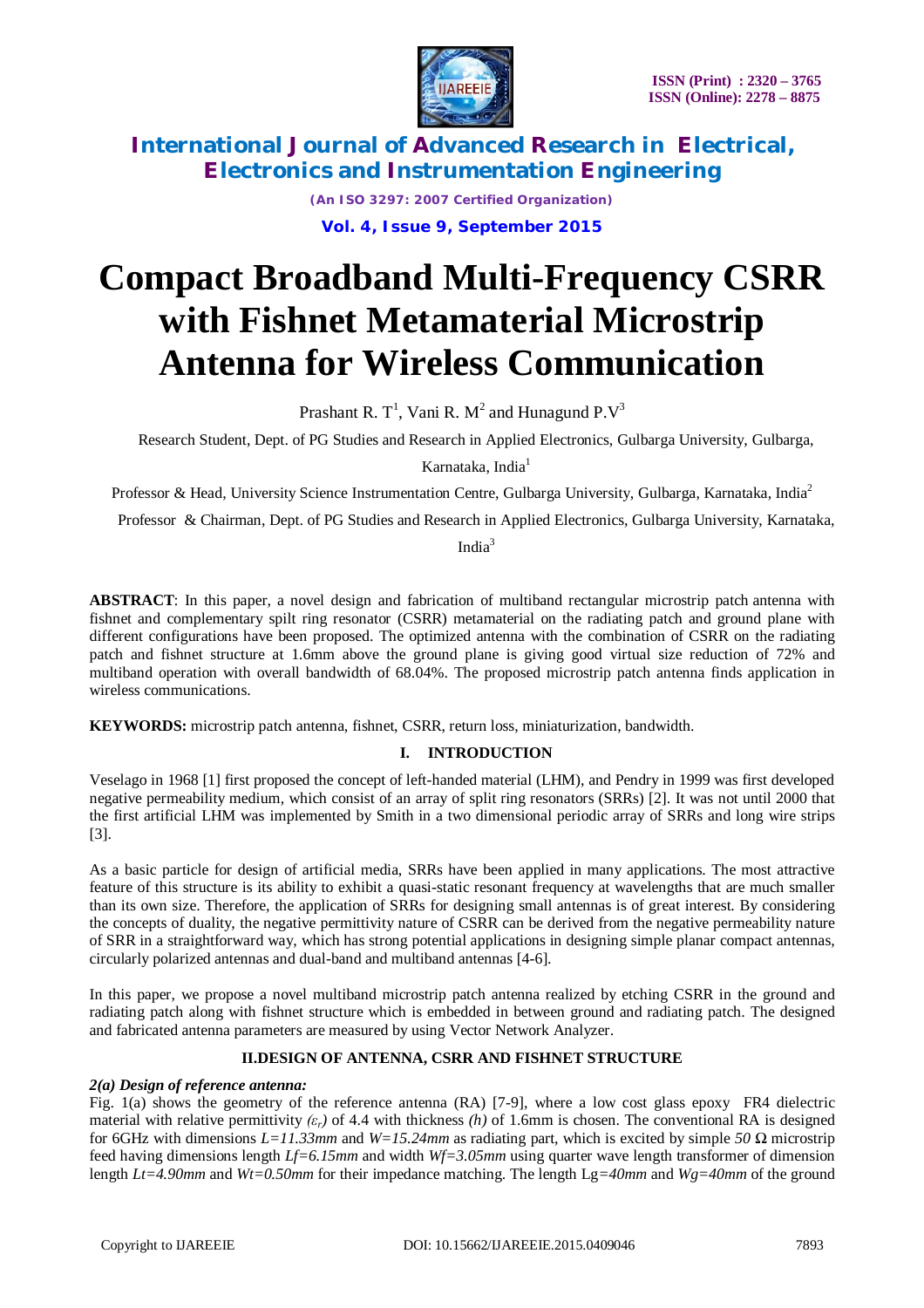

*(An ISO 3297: 2007 Certified Organization)*

### **Vol. 4, Issue 9, September 2015**

plane of the RA is calculated by using *Lg=6h+L* and *Wg=6h+ W.* Fig. 1(b) shows the 3D view of proposed microstrip antenna with fishnet structure.



Fig.  $1(a)$  Fig.  $1(b)$  Fig.  $1(c)$ Fig. 1: Geometry of (a) reference antenna (b) 3D view of Antenna 1 (c) side view

#### *2(b) Design of metamaterial CSRR and fishnet structure:*

According to the Babinet principle [10], the complementary of a planar metallic structure is obtained by replacing the metal parts of the original structure with apertures, and the apertures with metal plates. Split-ring resonator is the dual of its complementary one. Hence, due to the duality theorem, these two structures have approximately the same resonant frequency. The main difference between SRR and CSRR is that SRR has negative permeability characteristics, while CSRR has negative permittivity characteristics. Fig. 2(a) shows the geometry of CSRR when the physical dimensions of the CSRR are optimized to  $S_L = 7.2$ mm,  $S_w = 0.2$ mm,  $S = 0.2$ mm,  $g = 0.2$ mm and the relative permittivity of the substrate is  $\epsilon r = 4.4$  with a thickness of 1.6mm. Fig. 2(b) shows the enlarged typical fishnet structure [4-5] with parameters G=1mm and square D=2mm.

Later by using the above optimized geometries, the study is carryout with four different combinations, CSRR on top and bottom ground plane of the antenna. Initially, embedding only fishnet structure in between radiating patch and ground plane i.e., Antenna 1, secondly embedding CSRR on radiating patch along with fishnet structure i.e., Antenna 2, in the third step embedding CSRR on ground plane along with fishnet structure i.e., Antenna 3 and finally embedding CSRR on both radiating patch and ground plane along with fishnet i.e., Antenna 4. Fig. 3 shows the photographs of fabricated antennas. The results of these are discussed in next section.



Fig. 2 (a) Fig. 2 (b) Fig. 2: Geometry of (a) SRR & CSRR (b) Enlarged fishnet structure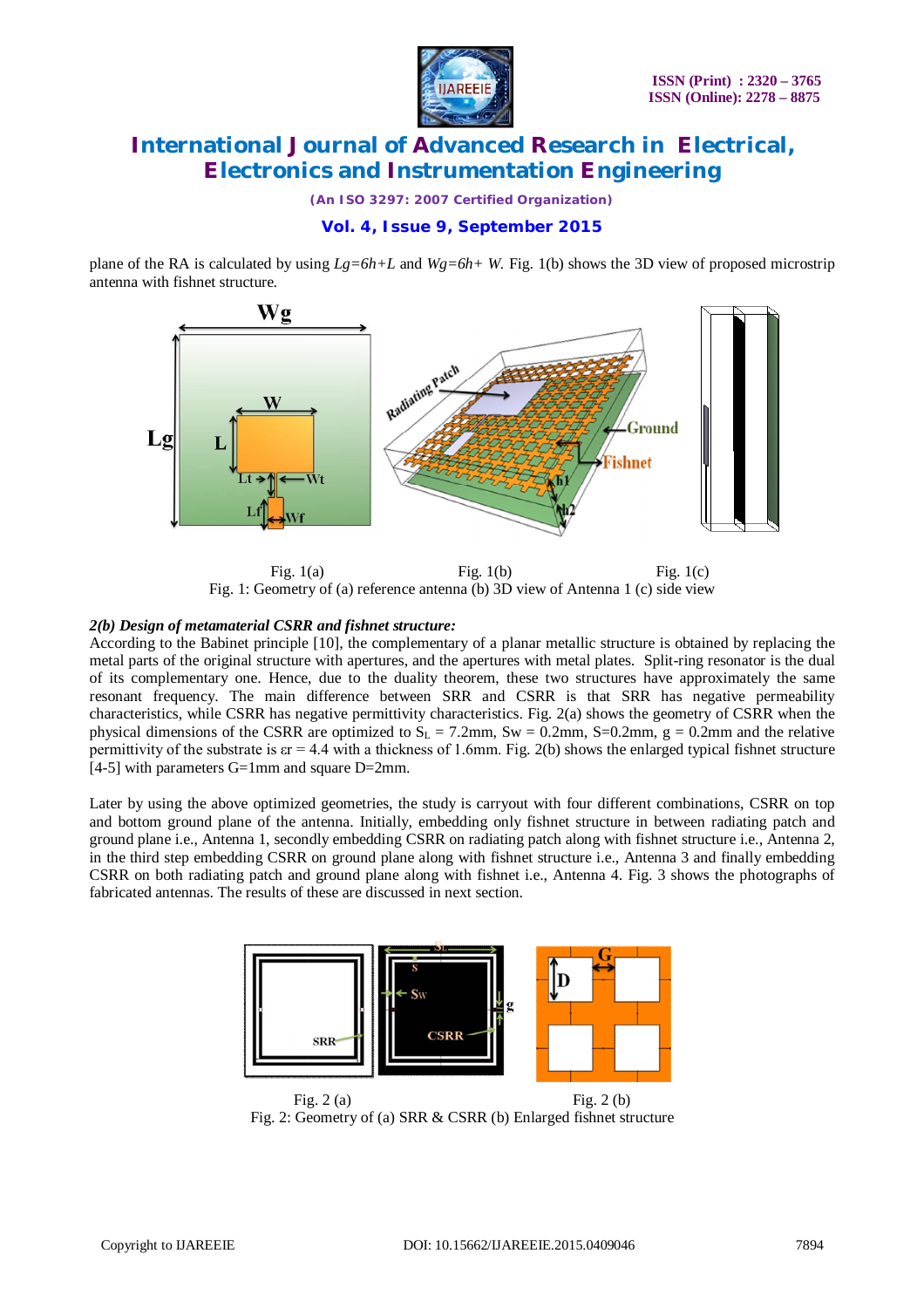

*(An ISO 3297: 2007 Certified Organization)*

### **Vol. 4, Issue 9, September 2015**



Fig. 3 (a) Fig. 3 (b) Fig. 3 Photographic view of the proposed microstrip patch antenna (a) reference (b) optimized Antenna 2

#### **III.RESULTS AND DISCUSSIONS**

The prototype antennas with the proposed geometry have been fabricated and measured experimentally using Vector Network Analyzer (Rohde and Schwarz, Germany-made ZVK model 1127.8651). Fig. 4 shows the measured return loss characteristics of reference antenna.From this figure it is observed that, the reference antenna resonating at 5.99GHz with bandwidth of 250MHz (4.18%). The impedance bandwidth over return loss less than -10dB is determined by using the equation

$$
BW = \left[\frac{f2 - f1}{fc}\right] \times 100\%
$$

Where, *f*1 and *f2* are the lower and upper cut-off frequencies of the band respectively, when its return loss reaches -10dB and  $f_C$  is the centre frequency between  $fI$  and  $f2$ .



Fig. 4 Measured return loss characteristics of reference antenna

Measured return loss characteristics of Antenna 1 is shown in Fig. 5. From the figure it is observed that the antenna is resonating for five frequency points i.e., 1.74 GHz, 5.83GHz, 6.58GHz, 7.12GHz and 7.73GHz with bandwidths of 2.29%, 9.77%, 3.50%, 3.65% and 19.01% respectively.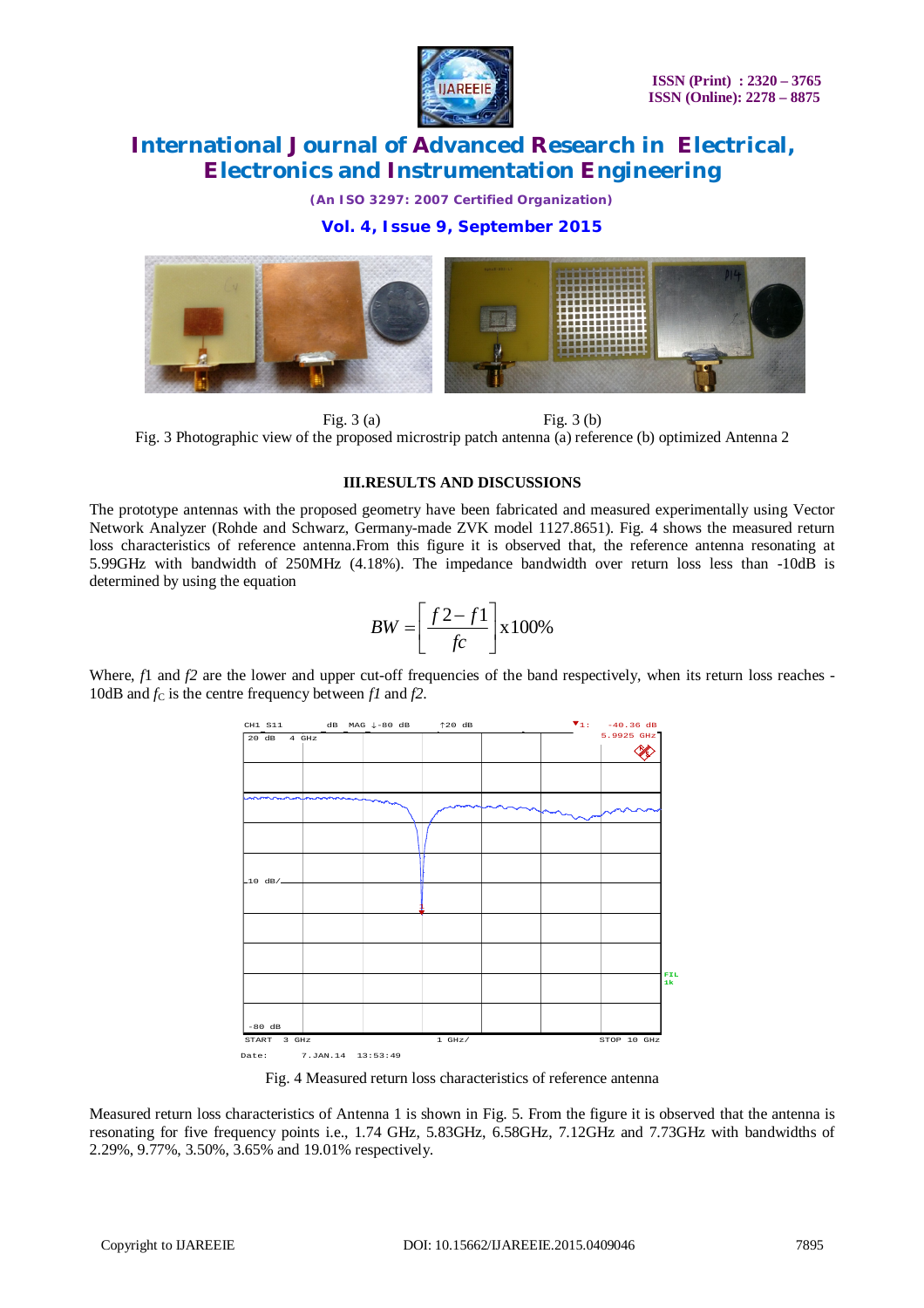

*(An ISO 3297: 2007 Certified Organization)*

### **Vol. 4, Issue 9, September 2015**



Fig. 5 Measured return loss characteristics of Antenna 1

Fig. 6 shows the measured return loss characteristics of Antenna 2 which is resonating for four frequency points 1.71GHz, 3.75GHz, 4.31GHz and 6.51GHz with bandwidths of 1.75%, 1.33%, 32.25% and 32.71% respectively.



Fig. 6 Measured return loss characteristics of Antenna 2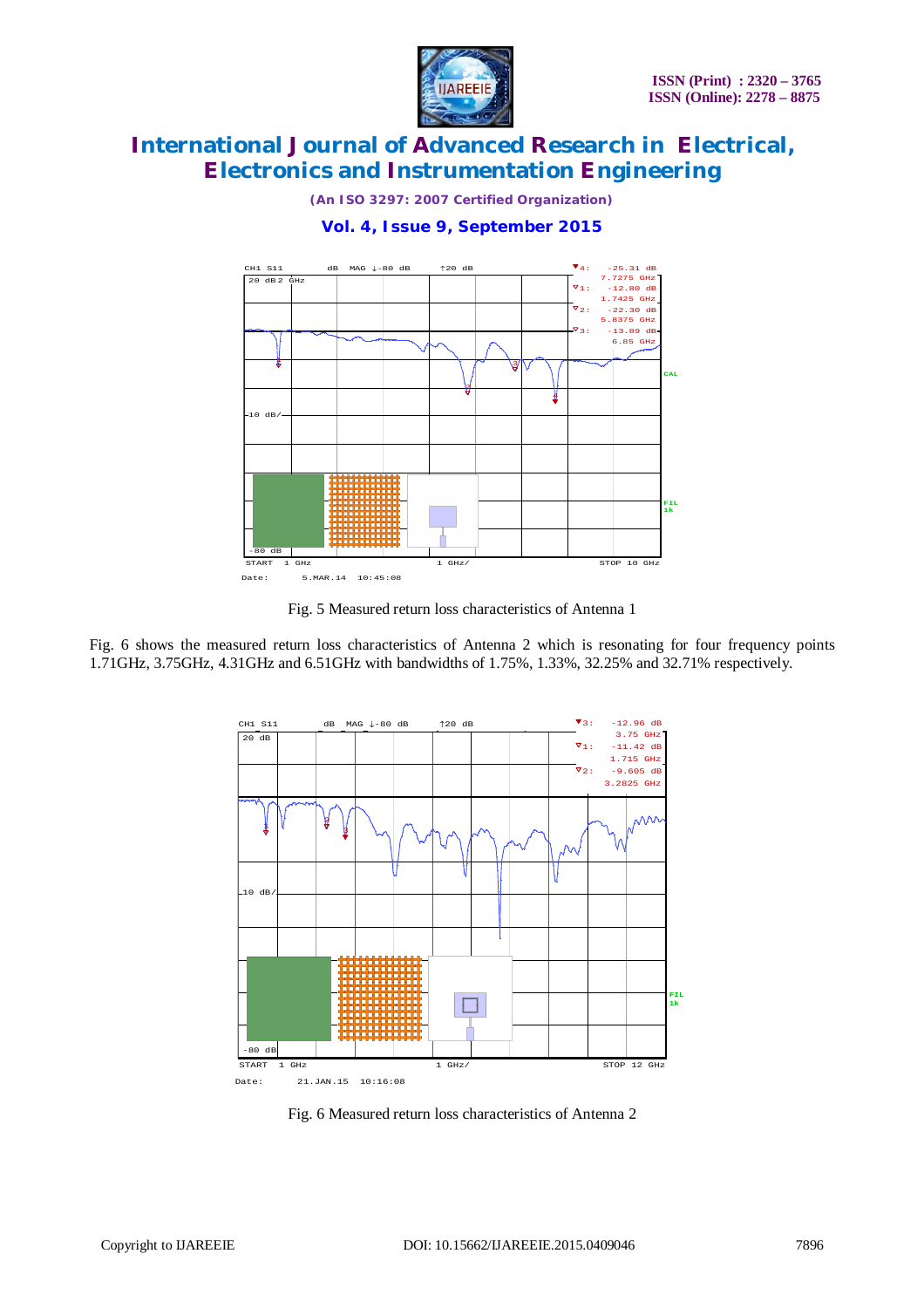

*(An ISO 3297: 2007 Certified Organization)*

### **Vol. 4, Issue 9, September 2015**

Fig. 7 shows the measured return loss characteristics of Antenna 3 which is resonating for six frequency points 1.68GHz, 4.22GHz, 5.68GHz, 6.49GHz, 7.62GHz and 8.02GHz with bandwidths of 2.38%, 9.71%, 8.62%, 11.81%, 3.54% and 2.86% respectively.



Fig. 7 Measured return loss characteristics of Antenna 3

The measured return loss characteristic of Antenna 4 is shown in Fig. 8. From the figure it is observed that the antenna is resonating for four frequency points 1.71GHz, 5.65GHz, 7.19GHz and 7.78GHz with bandwidths of 2.92%, 7.43%, 5.42% and 17.86% respectively.



Fig. 8 Measured return loss characteristics of Antenna 4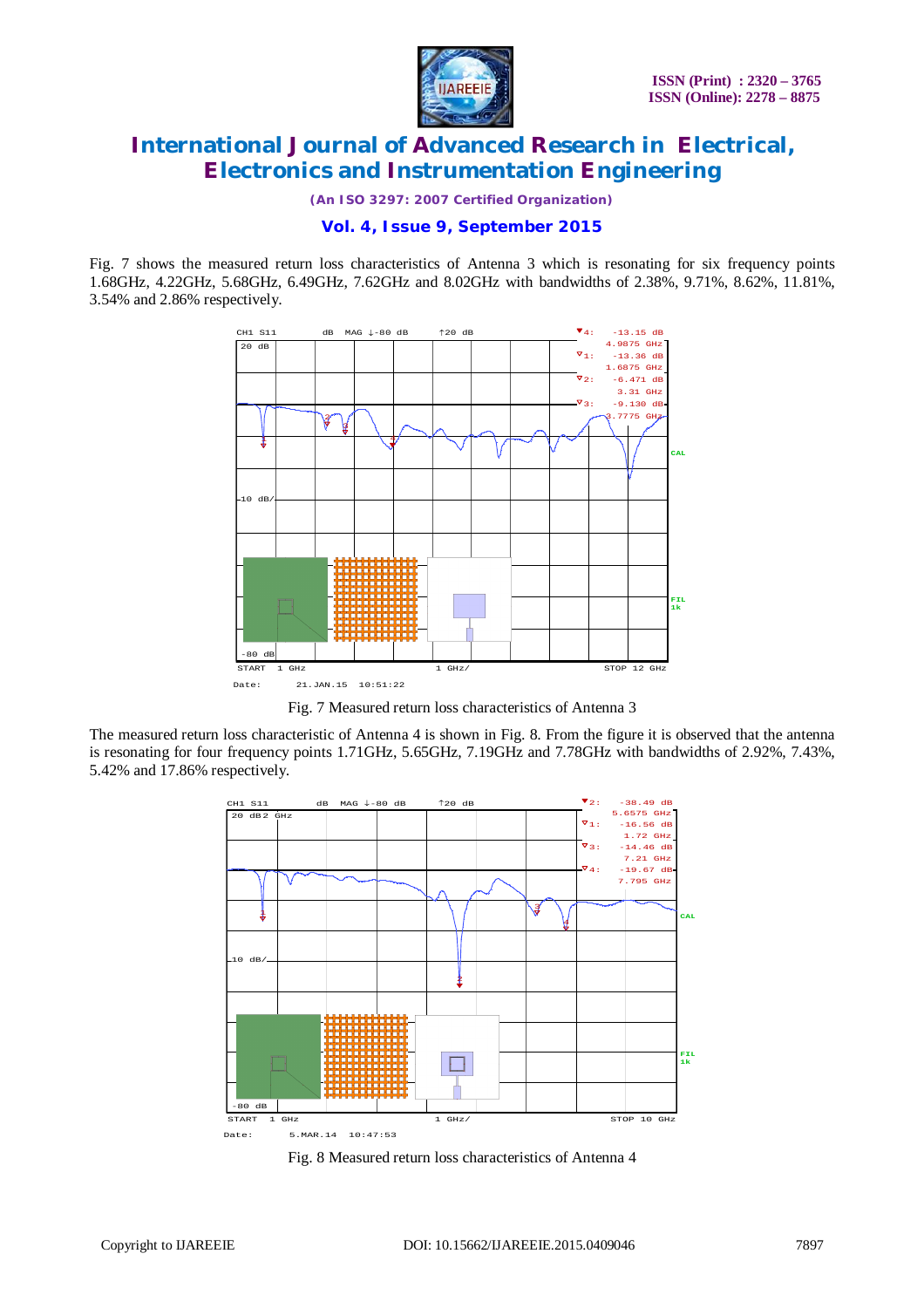

*(An ISO 3297: 2007 Certified Organization)*

### **Vol. 4, Issue 9, September 2015**

Table 1 shows the measured results of the proposed antennas. From the table it is cleared that by using the combinations of CSRR and fishnet structures all configurations are giving size reduction. Antenna 2 i.e., the combination of CSRR on radiating patch along with fishnet structure is giving good bandwidth of 68.04%. Also all proposed configurations are giving multiband frequencies and the Antenna 3 i.e., the combination of CSRR on ground plane along with fishnet structure is resonating for six bands with good size reduction of 72%.

| Antenna<br>configurations         | <b>Resonating</b><br><b>Frequency</b> | <b>Returnloss</b><br>(dB) | <b>Bandwidth</b><br>(MHz, %) | <b>Overall</b><br><b>Bandwidth</b> | <b>Size</b><br>reduction |
|-----------------------------------|---------------------------------------|---------------------------|------------------------------|------------------------------------|--------------------------|
|                                   | (GHz)                                 |                           |                              | (%)                                | $(\%)$                   |
| Refrecne<br>Antenna               | 5.99                                  | $-40.36$                  | 250,4.18                     | 4.18                               |                          |
|                                   | 1.74                                  | $-12.80$                  | 40,2.29                      |                                    |                          |
| Antenna 1                         | 5.83                                  | $-22.30$                  | 570,9.77                     |                                    |                          |
| (with only                        | 6.85                                  | $-14.02$                  | 240,3.50                     | 57.43                              | 71                       |
| fishnet)                          | 7.12                                  | $-13.05$                  | 260, 3.65                    |                                    |                          |
|                                   | 7.73                                  | $-25.25$                  | 1470,19.01                   |                                    |                          |
| Antenna 2                         | 1.71                                  | $-11.42$                  | 30,1.75                      |                                    |                          |
| (CSRR on                          | 3.75                                  | $-12.96$                  | 50,13                        | 68.04                              | 71.5                     |
| radiating patch                   | 4.31                                  | $-21.79$                  | 1390, 32.25                  |                                    |                          |
| with fishnet)                     | 6.51                                  | $-27.35$                  | 2130,32.71                   |                                    |                          |
|                                   | 1.68                                  | $-13.36$                  | 40,2.38                      |                                    |                          |
| Antenna 3                         | 4.22                                  | $-13.76$                  | 410,9.71                     |                                    |                          |
| (CSRR on ground                   | 5.68                                  | $-13.72$                  | 490,8.62                     | 38.92                              | 72                       |
| plane with                        | 6.49                                  | $-16.48$                  | 820,11.81                    |                                    |                          |
| fishnet)                          | 7.62                                  | $-13.46$                  | 270,3.54                     |                                    |                          |
|                                   | 8.02                                  | $-11.43$                  | 230,2.86                     |                                    |                          |
| Antenna 4                         | 1.71                                  | $-16.56$                  | 50,2.92                      |                                    |                          |
| (CSRR on both                     | 5.65                                  | $-46.55$                  | 420,7.43                     | 33.63                              | 71.5                     |
| radiating patch                   | 7.19                                  | $-14.90$                  | 390,5.42                     |                                    |                          |
| and ground plane<br>with fishnet) | 7.78                                  | $-19.53$                  | 1390, 17.86                  |                                    |                          |

| Table 1: Measured parameter results of proposed antennas |  |  |  |  |  |  |  |  |
|----------------------------------------------------------|--|--|--|--|--|--|--|--|
|----------------------------------------------------------|--|--|--|--|--|--|--|--|

The radiation patterns of all antennas have been studied and they are broad side radiations. Fig. 9 shows measured typical radiation patterns of (a) reference antenna at 5.99GHz and (b) Antenna 2 at 3.75GHz.



Fig. 9 Typical radiation patterns of reference antenna at 5.99GHz and Antenna 2 at 3.75GHz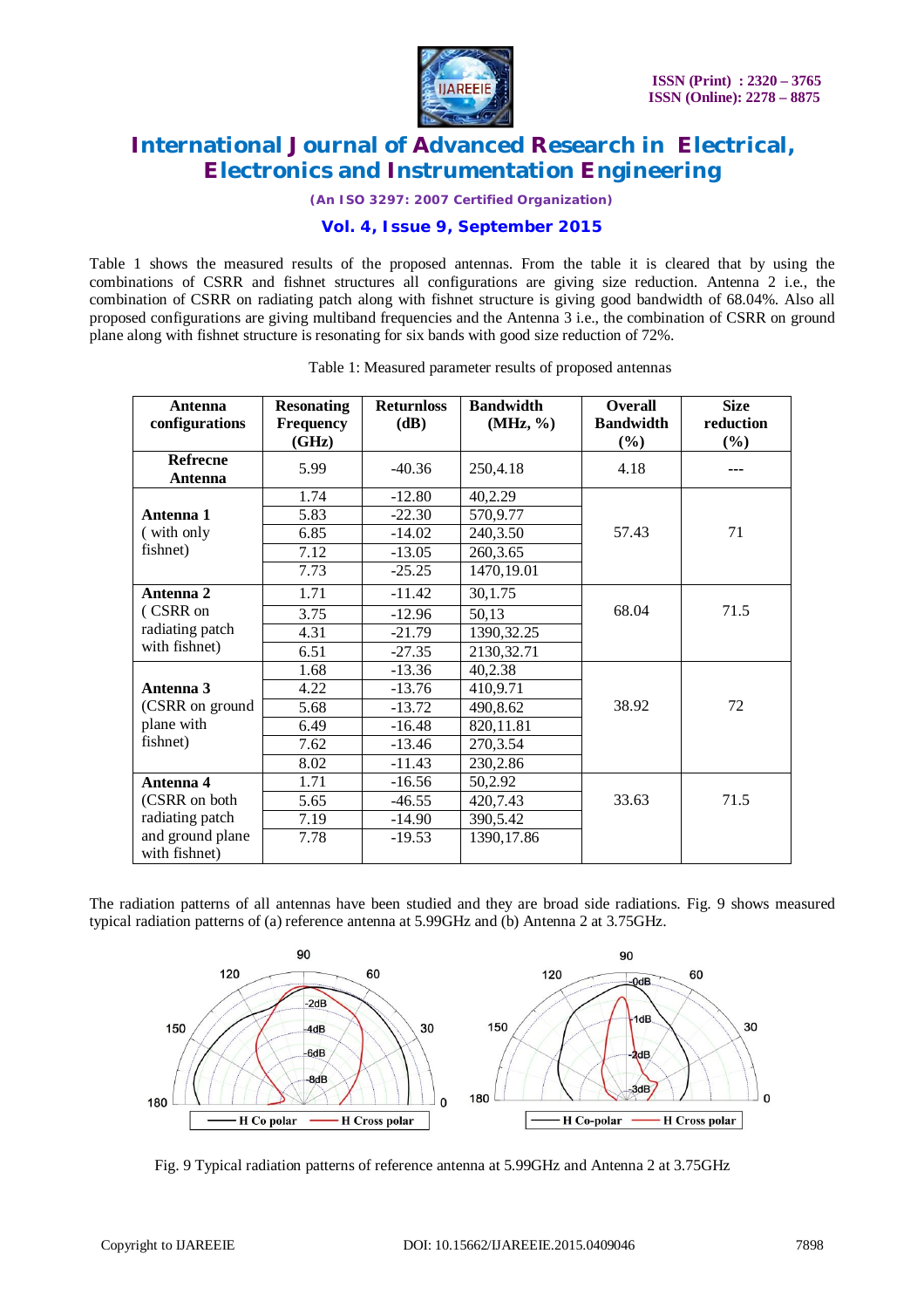

*(An ISO 3297: 2007 Certified Organization)*

#### **Vol. 4, Issue 9, September 2015**

#### **IV. CONCLUSIONS**

From the detailed experimental study it is concluded that, by using the combinations of CSRR and Fishnet metamaterial structures i.e., CSRR on the ground plane along with fishnet gives resonance for six frequency points and virtual compactness of 72%. Further by using the combination of CSRR on the radiating patch along with fishnet structure the antenna is giving highest overall bandwidth of 68.04%. To best of our knowledge this is the first design of patch antenna by employing both CSRR and fishnet metamaterial for enhanced performance of microstrip patch antenna. The proposed antennas are simple in their design and we have used low cost substrate material. These antennas may find application in wireless communication systems.

#### **ACKNOWLEDGEMENT**

The authors acknowledge their thanks to DST, New Delhi for sanctioning Vector Network Analyzer for measuring the parameters of proposed fabricated antennas.

#### **REFERENCES**

- [1] V. G. Veselago"The Electrodynamics of substances with Simultaneously Negative values of εandμ",Soviet Physics Uspekhi,Volume 10, Number 4, pp.509-514, January-February 1968.
- 
- [2] J. B. Pendry "Negative refraction makes a perfect lens", Volume 85, Number 18 physical review letters, pp.3966-3969, 30 October 2000. D. R. Smith, D. C. Vier, N. Kroll, And S. Schultz "Direct calculation of permeability and permittivity for a Left-Handed Metamaterial", Applied Physics Letters, Volume 77, Number 14 2, pp.2246-2248, October 2000.
- [4] Kumar, A., Dinesh Kumar, V. Abegaonkar, M.P. Koul, S.K., "A microstrip patch antenna with metamaterial and EBG structures",IEEE Transaction on Microwave Theory and Technique, pp. 27–32, 12-14 Dec. 2013.
- [5] Sabah, C. Yilmaz, "ADiamond-shaped hole array as a fishnet metamaterial for negative refraction", IEEE Transaction on Microwave Theory and Technique, pp. 162 – 165, 17-18 April 2013.
- [6] Anand Kumar and Dinesh Kumar Vishwakarma, "Performance Enhancement of Patch Antenna by Fishnet Metamaterial", PIERS Proceedings, Moscow,Russia,pp. 640-644, August 19–23, 2012.
- [7] Bahl and P. Bhartia, "Microstrip Antennas", Dedham, Ma, Artech house,1981.
- [8] Constantine A. Balanis, "Antenna theory, Analysis and Design", Third edition, Wiley India,ISBN: 978-81-265-2422-8, 2011.
- [9] Rodney B. Waterhouse, "Microstrip Patch Antennas: A Designers Guide", Kluwer Academic Publishers,ISBN: 1-4020-7373-9, 2003.
- [10] F. Falcone,, T. Lopetegi, M. A. G. Laso, J. D. Baena, J. Bonache, M. Beruete, "Babinet Principle Applied to the Design of Metasurfaces and Metamaterials", Physical Review Letters, Volume 93, Number 19, 5 November 2004.
- [11] Sabah, C. Yilmaz, "ADiamond-shaped hole array as a fishnet metamaterial for negative refraction", IEEE Transaction on Microwave Theory and Technique, pp. 162 – 165, 17-18 April 2013.

### **BIOGRAPHY**



**Prashant R T** received his M Sc from the department of Applied Electronics Gulbarga University, Gulbarga in the year 2011. He worked as a Project Fellow in the UGC sponsored Major Research Project during the year 2012-2013. Currently he is pursuing his Ph. D in the field of Microwave Antennas from the department of Applied Electronics, Gulbarga University, Gulbarga.



**Vani R M** received her B.E. in Electrical and Electronics from the B.I.ET., Davanagere and M.Tech in Industrial Electronics from S.J.C.E., Mysore, Karnataka. She has received her Ph.D in Applied Electronics from Gulbarga University, Gulbarga, India, in year 2005. She is working as Reader & Head, University Science Instrumentation Center, Gulbarga University, Gulbarga, since 1995. She has more than 85 research publications in national and international reputed journals/Conference proceedings. she presented the research papers in National/ International conferences in India and abroad. She has conducted several courses, workshops for the benefits of faculties and field engineers. Her areas of interest are microwave antennas, PC based instrumentation, embedded controllers and Wireless communication. She has one UGC major research project to her credit.